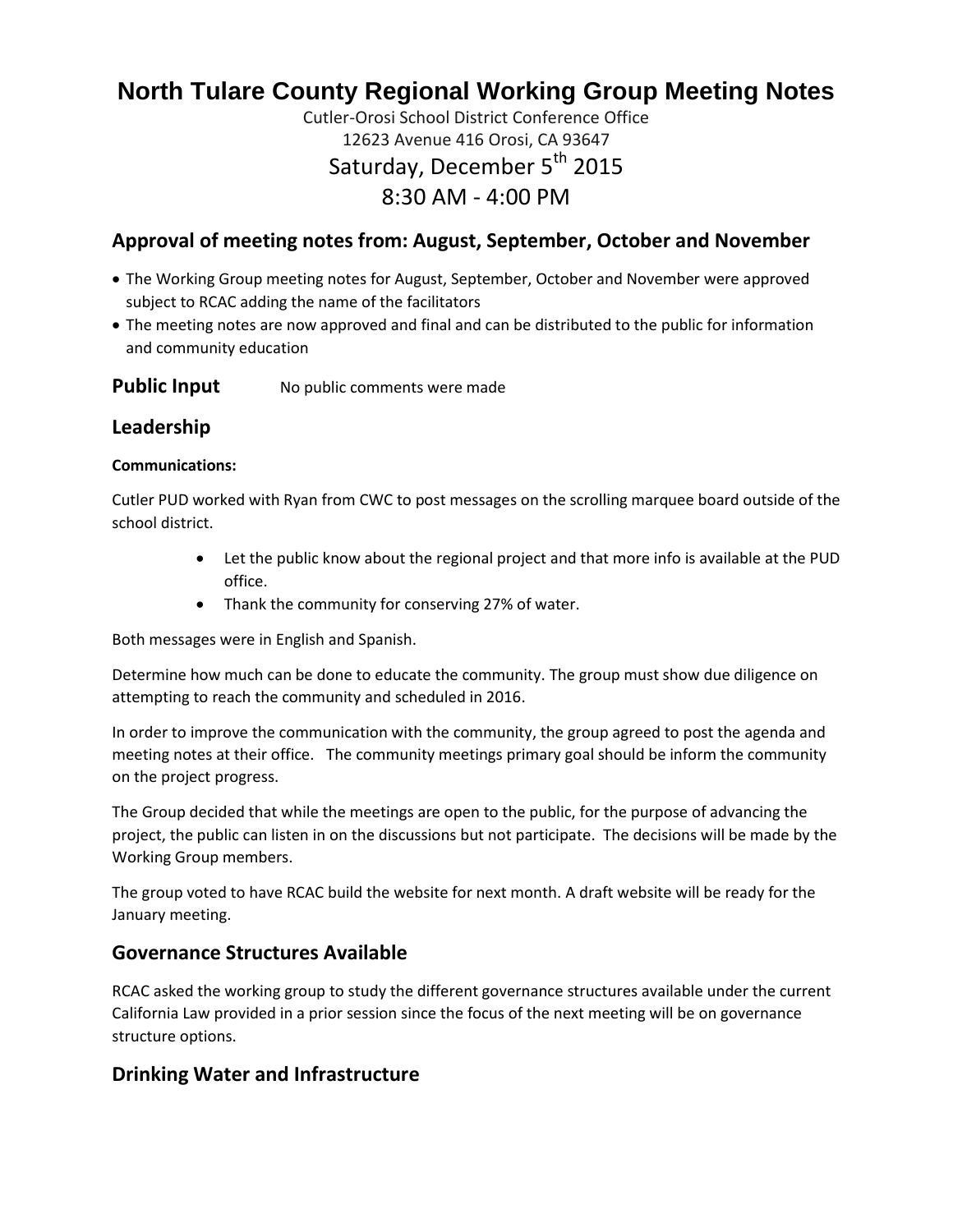#### **Field Trip to Terra Bella Surface Water Treatment Plant**

*Jim Wegley (Keller Wegley Engineering) and Chris Kapheim (Alta Irrigation District) accompanied the Northern Tulare Working Group to the Terra Bella Surface Water Treatment Plant and met with Tom Day (plant operator) who provide the history of how the plant was developed and explained how the system works including the different components of the plant.*

*The working group traveled to the Traver Recharge Pond project where Chris Kapheim explained the funding they received and the work they are dong to recharge the groundwater they are using. In addition, the group also stopped by the proposed surface water treatment plant site. The proposed location is close to the canal and to the communities it would serve. Chris Kapheim shared that the county is trying to put an option on the land to hold it for when the project moves forward.*

#### **Terra Bella Field Trip Debrief:**

- The plant seemed very straightforward and simple to run. The efficiency was noted and should be included in the proposed project
- Some of the participants had the opportunity to taste the water and the consensus was that the water tasted really good!
- The small footprint of necessary land was very surprising
- Many similarities exist between the surface water treatment plant and the current wastewater plant
- The treatment plant supports the town proper but also ties in the outlying areas as much as possible
- The biggest challenge will be getting the distribution infrastructure built, because unlike the Terra Bella plant, the new plant would be so close to the canal; therefore connecting to the source will be much more efficient and economical.
- Terra Bella Irrigation District (TBID) also has wells, but these lack capacity and some are contaminated
- Tom shared that it is a huge advantage that this group has good wells they can use for backup when Friant Kern canal is down.
- The new plant would have water owned by Alta and would not have the complications or cost of federal water
- Automated SCADA system that can be managed remotely—very easy and comprehensive there is no need to have a 24/7 operator only someone on call for emergencies is required
- Curious about what security the new plant might have (The Terra Bella one has next to none)to ensure the safety of the water
- This was a positive experience as it demonstrates that the current project is possible and it really gave the group something tangible

# Terra Bella Irrigation District (TBID) Infrastructure:

- Treatment process:
	- $\circ$  Step 1: Raw water to Clarifier where sediment is flocculated and settles out, sediment raked from bottom of tank and blown out to drying beds so it can be moved into adjacent field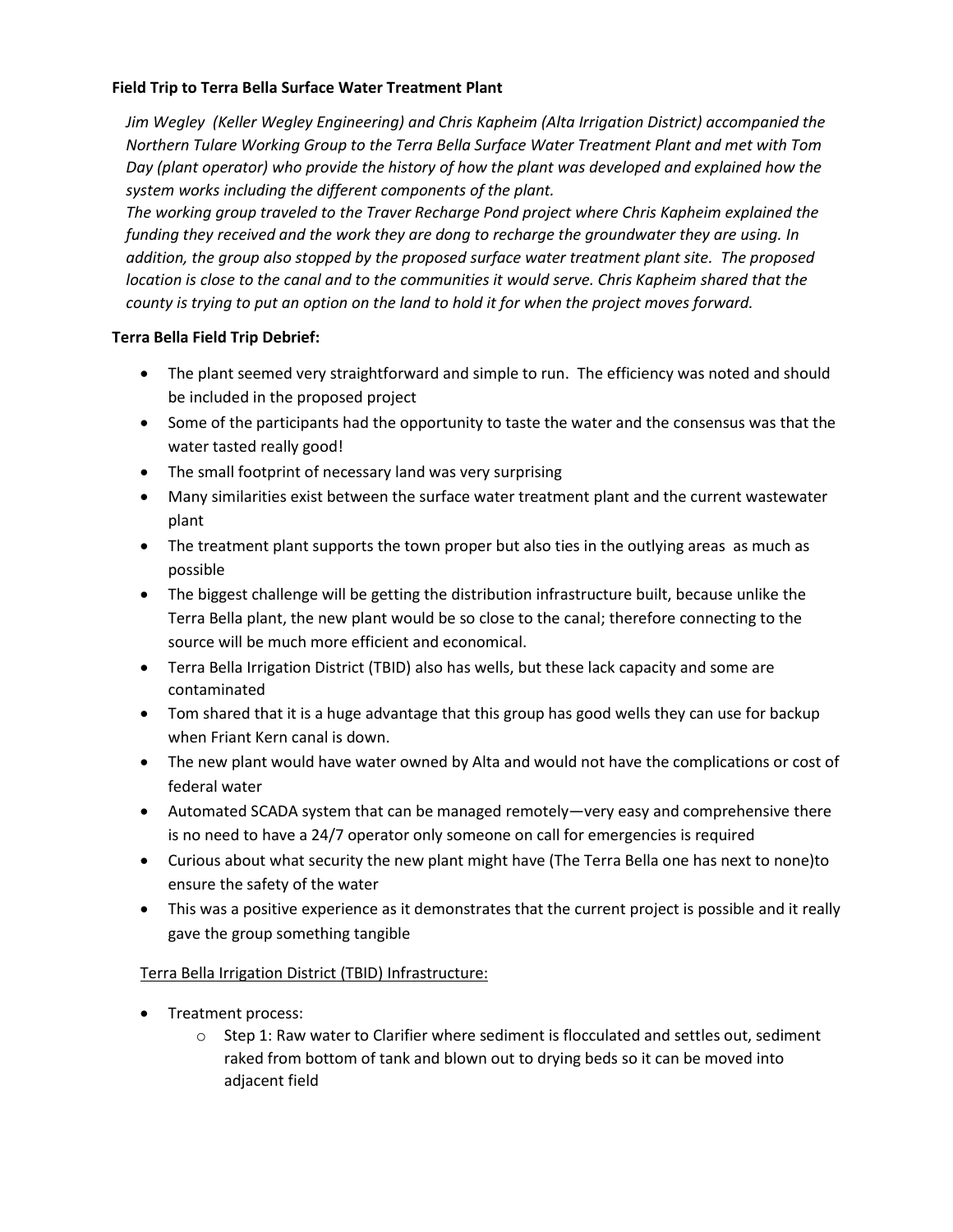- $\circ$  Step 2: Water goes through gravity filters (sand/gravel). Filters are back-washed 1x per week
- $\circ$  Step 3: Filtered water disinfected and treated with zinc orthophosphate to inhibit corrosion of pipelines before it goes to storage followed by distribution.
- Plant is 18 years old. The capital cost was approximately \$4 million
	- $\circ$  The original design required alum and caustic soda to flocculate sediments in the clarifier. Treatment technology has evolved and they are no longer needed.
- Plant capacity is 2 million gal/day, average production is 800K gal/day (400K gal/day in winter, 1.2 million gal/day in summer)
	- o Flow rate is 300 gal/min in winter, >800 gal/min in summer
	- o NTC SWTP would be 2.5 times this capacity
- TBID serves treated water to 720 connections (2500 people) and non-potable domestic water to an equal number of homes off of irrigation pipelines (dual distribution network)
	- o Serves Terra Bella and outlying areas in all directions
	- $\circ$  Homes only allowed to connect to treated water system wherever it is available
	- $\circ$  The larger the client base, the better further expansion is not practical because additional houses are so far apart
	- o All clients are metered

## TBID Governance and Operation:

- TBID is the direct drinking water provider
- They have 1 operator most of the time (grade 3 Treatment and Distribution certification)
	- o Always at least 1 staff member on call
	- o Operated through SCADA network, but only 2 most experienced operators have mobile remote access
	- o Have a hard time retaining operators at what they can afford to pay

# **Assignment & Working Groups**

- January meeting will be dedicated to governance. We will review the options, pluses and minuses and steps moving forward. What will work for this region? Evaluate the pros and cons of the different governance structures presented.
- Cutler and Orosi to present a case study on the wastewater JPA at the January meeting.
- Start planning community meetings and agree on the best ways to do outreach etc.
- Discuss community poll and decide as a group what the questions will be and how to distribute poll, collect and tabulate. Poll will likely be community by community. Prop 218 might be community by community or one overall community vote depending on what governance structure is decided on.
- RCAC will follow up directly with each community on what additional financials might be needed. We need to start crunching numbers as they relate to the various governance structures and the treatment plant so that we have them pretty solid for the community meetings.
- RCAC will e-mail the governance structure information again as well as the project summary document for review before next meeting. We hope to finalize the project summary to use for community outreach.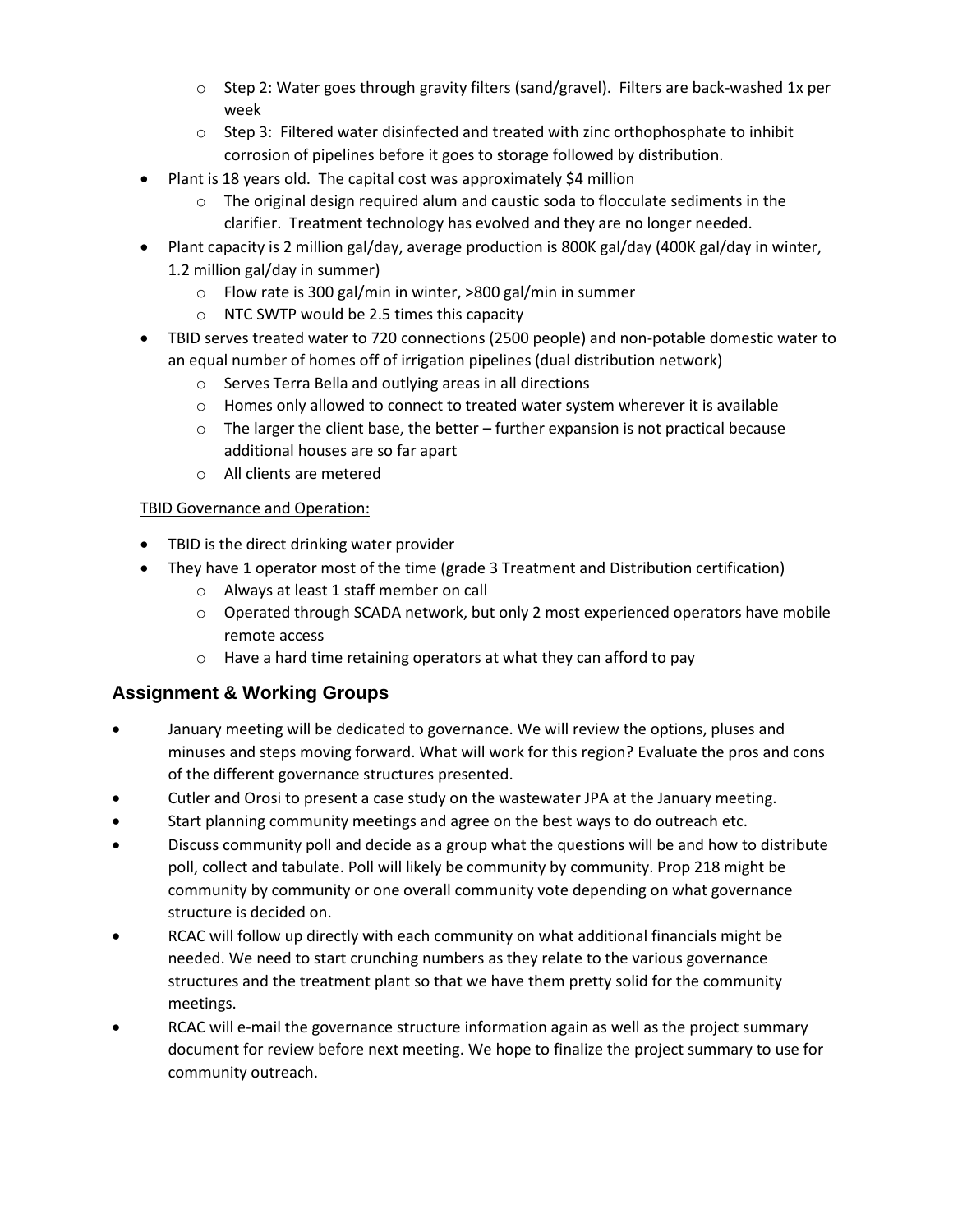#### **List of Participants in this session:**

- 1. Jesús Quevedo, Cutler
- 2. José F. Guerrero, Cutler PUD
- 3. Robert Rodriguez, Cutler PUD
- 4. Katie Icho, East Orosi CSD
- 5. Servando Quintanilla (his wife Guadalupe Quintanilla), Monson/Cutler
- 6. Alex Marroquín, Orosi PUD
- 7. Anthony Rubalcaba, Orosi PUD
- 8. Chad Widman, Orosi
- 9. Johnny Sandoval, Orosi PUD
- 10. Lucy Rodriguez, Orosi PUD
- 11. Argelia Flores, Seville
- 12. Charlie Davidian, Yettem
- 13. Kari Quintana, Sultana

#### **From Agencies/ De Agencias:**

Paul Boyer, Self Help Enterprises Jim Wegley, Project Engineer Chris Kapheim, Alta Irrigation District Olga Morales, Blanca Surgeon, Sarah Buck & Erika Holzhauer, RCAC

## **Next Session:**

**January 9th 9:00 AM – 4:00 PM at Cutler-Orosi School District Conference Office**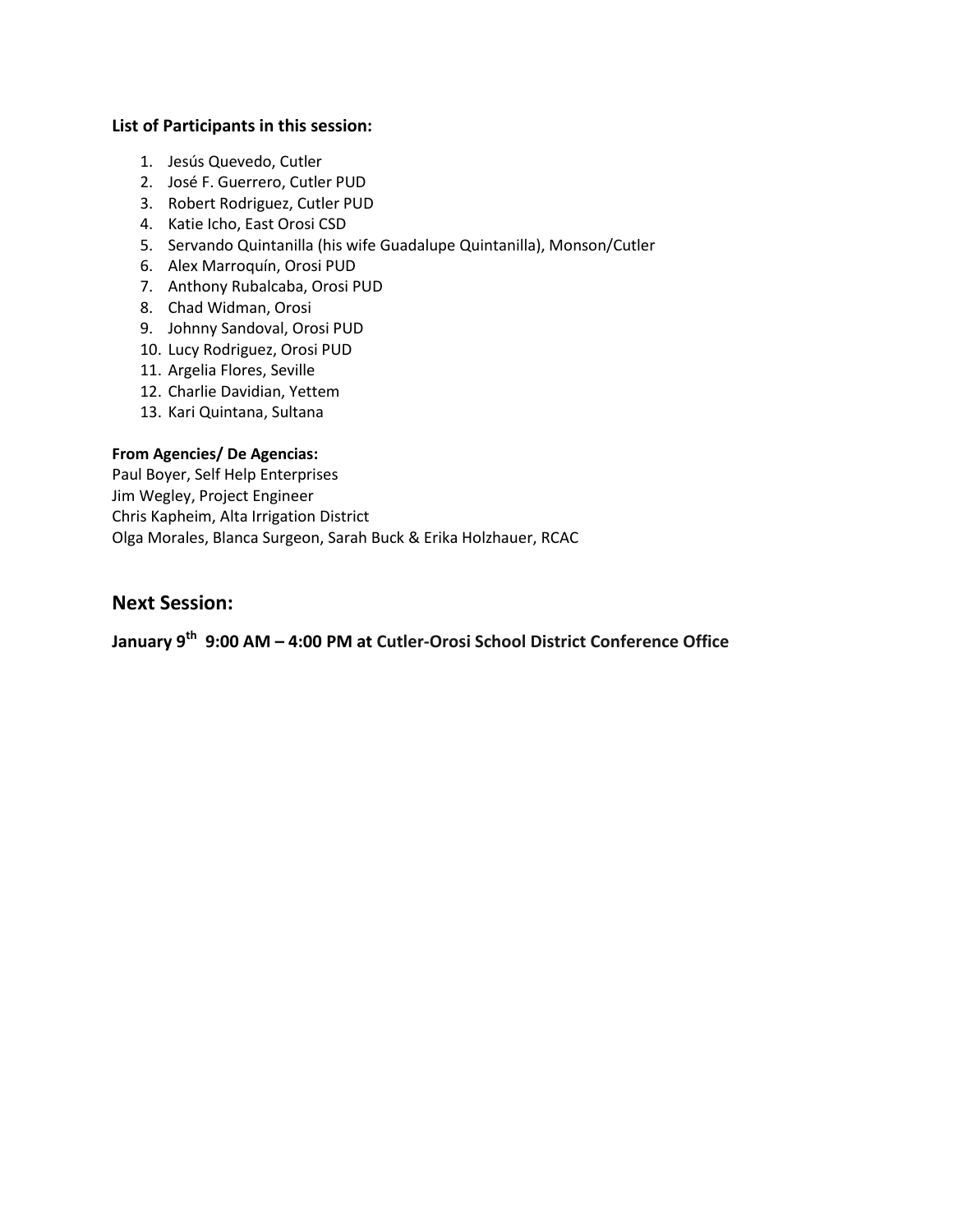# **North Tulare County Regional Working Group Meeting Notes**

Cutler-Orosi School District Conference Office 12623 Avenue 416 Orosi, CA 93647 Saturday, December 5<sup>th</sup> 2015 8:30 AM - 4:00 PM

# **Aprobación de las notas de las juntas de: Agosto, Septiembre, Octubre y Noviembre**

- Las notas de las juntas de Agosto, Septiembre, Octubre y Noviembre fueron aprobadas con la condición de añadir a las notas los nombres de los facilitadores
- Las notas fueron aprobadas y pueden distribuirse al público como medio de información y educación para la comunidad.

**Comentario Público** No hubo comentarios del público

# **Liderazgo**

#### **Comunicación:**

El distrito de Cutler trabajo con Ryan de CWC para poner mensajes en el boletín de información de fuera del distrito escolar.

- Informar al público acerca del proyecto y más información disponible en la oficina del distrito
- Agradeciendo a la comunidad por conservar 27% de agua

Los dos mensajes fueron en Ingles y español.

Determinar que se puede hacer para educar a la comunidad. El grupo debe de demostrar los esfuerzos en los intentos de informar a la comunidad y agendar una junta en el 2016.

A medio de mejorar la comunicación con la comunidad, el grupo acordó de publicar la agenda del grupo de trabajo y las notas de las juntas en las oficinas de los distritos de agua. El propósito principal de las juntas con la comunidad es informar a la comunidad acerca del progreso del proyecto.

El grupo decidió que aunque las juntas están abiertas al público, con el propósito de avanzar el proyecto, el público puede escuchar las discusiones pero no participar. Las decisiones serán tomadas por los miembros del grupo de trabajo.

El grupo voto y acordó que RCAC preparará la página de web para la junta del próximo mes.

# **Tipos de estructuras para la administración disponibles**

RCAC le pidió al grupo que estudien las diferentes formas de administración disponibles de acuerdo a las leyes de California proveídas por RCAC en la sesión pasada, ya que este será el enfoque de la próxima sesión.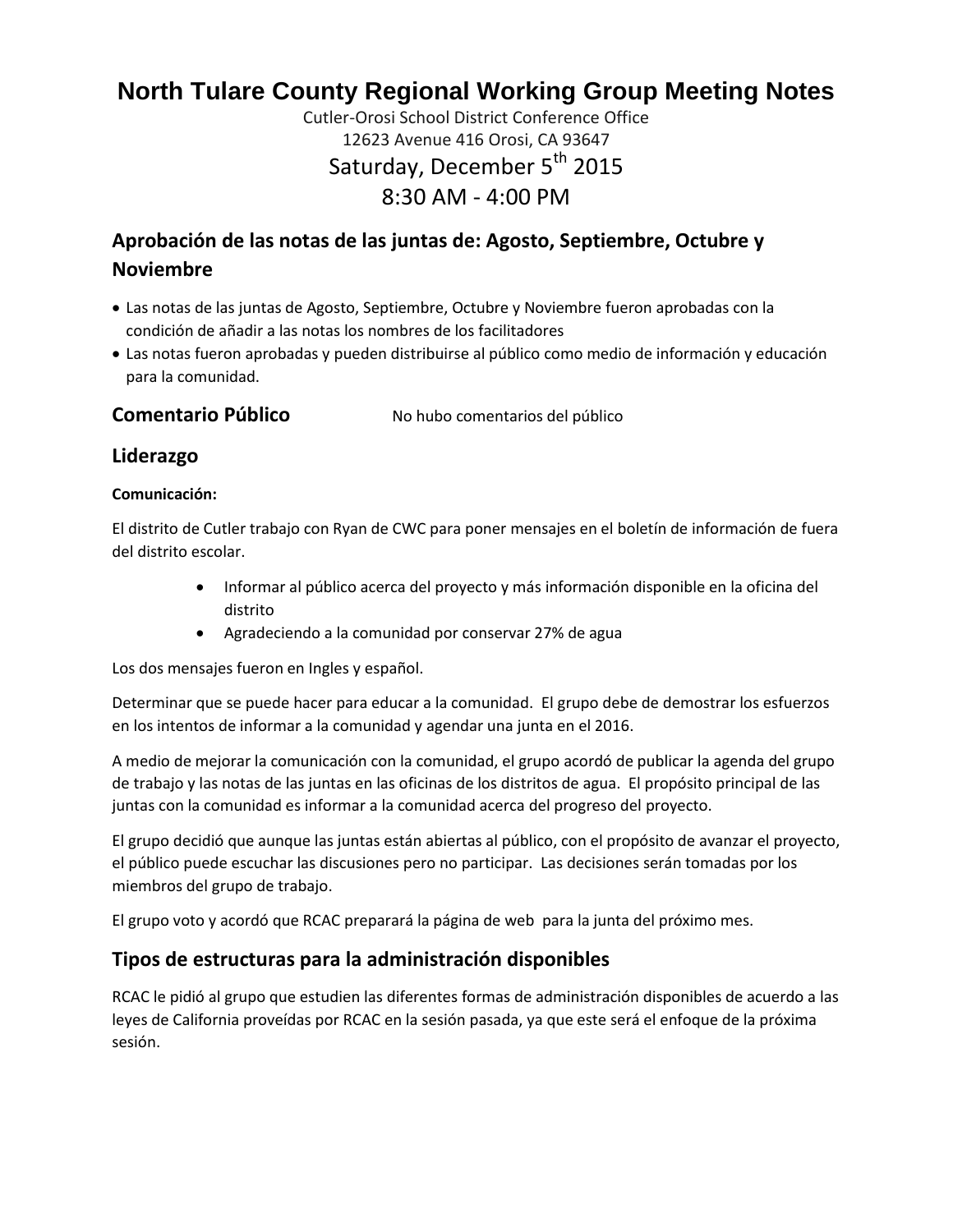# **Infraestructura y Agua Potable**

#### **Excursión a la planta de tratamiento Terra Bella**

*Jim Wegley (Keller Wegley Engineering) y Chris Kapheim (Alta Irrigation District)* acompañaron al grupo de trabajo a la planta de tratamiento de Terra Bella y se reunieron con Tom Day (operador de la planta) el cual platico la historia de cómo se formó la planta y explico cómo trabaja el sistema incluyendo las diferentes piezas de la planta

El grupo de trabajo viajo al estanque de recarga de Traver en donde *Chris Kapheim* explico los fondos que recibieron y el trabajo que están haciendo para recargar el agua subterránea que usan. También, el grupo paro en el terreno propuesto para el proyecto. El lugar propuesto está cerca del canal y de las comunidades que va a servir. *Chris Kapheim* añadió que el condado está tratando de hacer una propuesta a los dueños del terreno para apartarlo para cuando el proyecto proceda.

#### **Excursión a Terra Bella:**

- La operación de la planta parece simple. Se notó que la eficiencia es un elemento que debería ser incluido en el proyecto.
- Algunos de los miembros del grupo tuvieron la oportunidad de probar el agua y el consenso fue que el agua sabe muy bien.
- El terreno necesario para esta planta es muy pequeño, lo que fue sorprendente
- Existen muchas similitudes entre la planta de Terra Bella y la planta de tratamiento de drenaje Cutler-Orosi
- La planta de tratamiento da el soporte necesario a la ciudad. También enlaza las zonas periféricas de la ciudad.
- El mayor reto será realizar la construcción de la infraestructura de distribución, porque a diferencia de la planta de Terra Bella, la nueva planta estaría muy cerca del canal; por lo cual, la conexión a la fuente del recurso será mucho más eficiente y económica.
- El Distrito de Irrigación de Terra Bella (TBID) también tiene pozos, pero estos no tienen la capacidad necesaria y algunos están contaminados.
- Tom compartió que es una enorme ventaja de este proyecto son los pozos ya que se pueden utilizar cuando el nivel del canal Friant Kern esté bajo.
- La nueva planta tendría agua que es propiedad de Alta y no tendría las complicaciones o el costo que implica el uso del agua federal.
- El Sistema automatizado SCADA se puede administrar por completo de forma remota, por lo cual no hay necesidad de tener operadores 24/7, solo es necesario tener a alguien al pendiente en caso de alguna emergencia.
- Surgió la curiosidad del tipo de seguridad que podría tener la nueva planta para garantizar la seguridad del agua (la planta de Terra Bella casi no tiene seguridad).
- Curious about what security the new plant might have (The Terra Bella one has next to none)to ensure the safety of the water
- Esta fue una experiencia positiva, ya que demuestra que el proyecto actual es posible, y le dio al grupo algo tangible.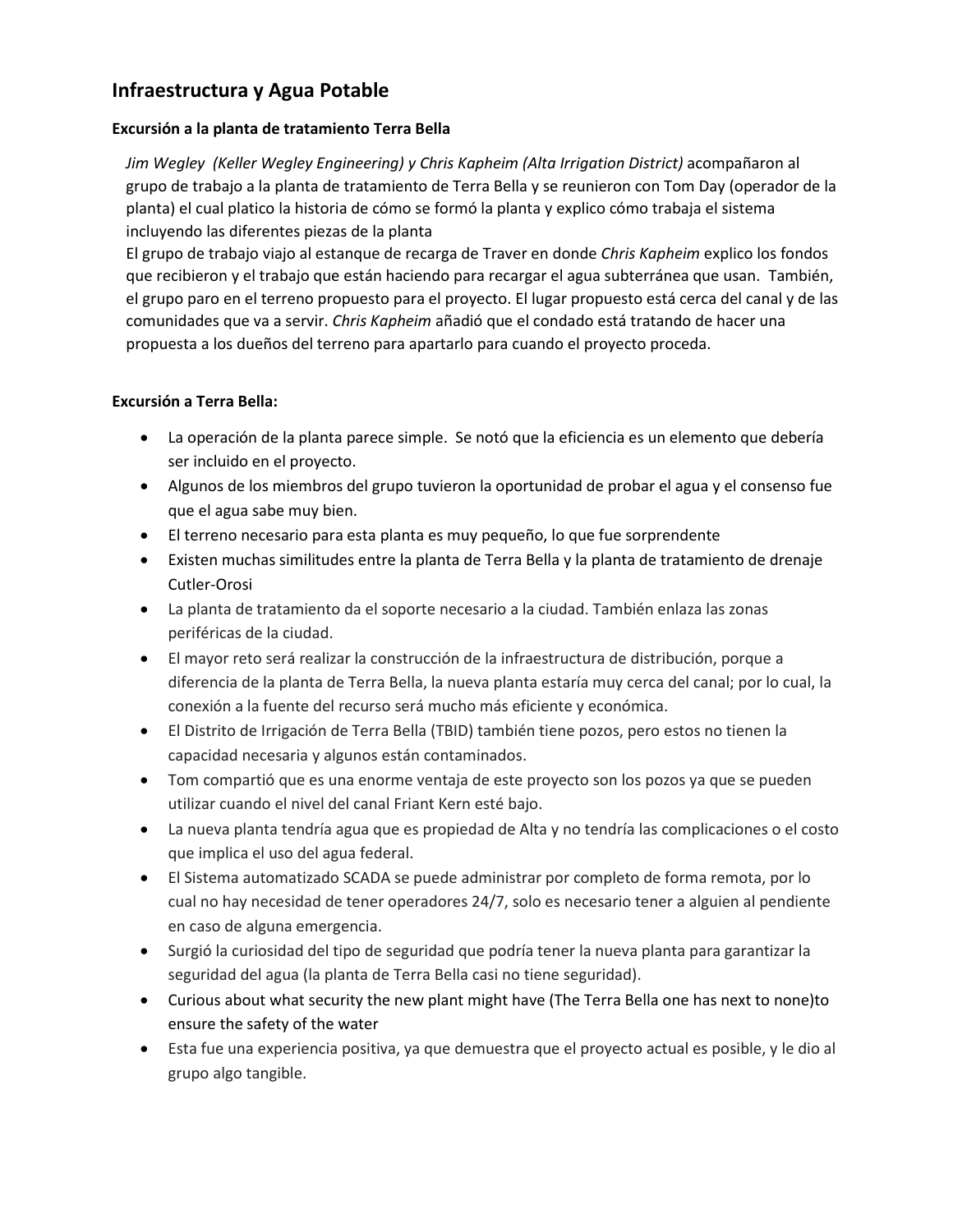Infraestructura Distrito de Riego Terra Bella (TBID):

Proceso de tratamiento:

Paso 1: El agua cruda llega al clarificador donde el sedimento se flocula y sedimenta, los sedimentos son removidos desde el fondo del tanque y se envían a secar a camas adyacentes y después se mueven a el lote adyacente

Paso 2: El agua pasa a través de filtros de gravedad (arena / grava). Los filtros se lavan 1 vez por semana

Paso 3: El agua filtrada desinfectada y tratada con orto fosfato de zinc para inhibir la corrosión de las tuberías antes de que vaya al almacenamiento para ser distribuido después.

- La planta tiene 18 años de antigüedad. El costo total fue de 4 millones aproximadamente
- El diseño original requirió sosa caustica para la floculación de los sedimentos en el proceso de clarificación. La tecnología ha evolucionado y esos materiales ya no son necesarios.
- La capacidad de la planta es de 2 millones de galones / día, la producción promedio es de 800 mil galones / día (400 mil galones / día en invierno, de 1,2 millones de galones / día en verano)
- El caudal es de 300 gal / min en invierno,> 800 gal / min en verano
- NTC SWTP sería 2.5 veces esta capacidad
- TBID abastece agua tratada a 720 conexiones (2500 personas) y agua de uso doméstico no potable a igual número de casas por medio de las tuberías de riego (red de distribución dual)
- Terra Bella abastece zonas periféricas en todas las direcciones
- A las viviendas sólo se les permite conectarse al sistema de agua tratada donde esté disponible
- Agrandar la base de clientes, no es una mejora, la expansión no es práctica porque las casas adicionales están alejadas
- Todas las casas cuentan con medidor
- TBID administración y funcionamiento:
	- TBID es el proveedor de agua potable directa
	- Tienen 1 operador de la mayor parte del tiempo (Certificación grado 3 Tratamiento y Distribución)
- Al menos 1 miembro del personal de guardia
- Operado a través de la red SCADA, pero sólo 2 operadores más experimentados tienen acceso remoto móvil
- Tienen dificultades para retener a los operadores de la planta por el presupuesto de salarios

#### Asignación y Grupos de Trabajo

- Reunión de enero. Se dedicará a la administración. Vamos a revisar las opciones, ventajas y desventajas y los pasos a seguir. ¿que funciona para esta región? Evaluaremos los pros y los contras de las diferentes estructuras de administración presentados.
- Cutler y Orosi harán una presentación sobre la forma de administración JPA de la planta de tratamiento de drenaje en la reunión de enero.
- Planificar reuniones con la comunidad y acordar las mejores maneras de difundir la información, etc.